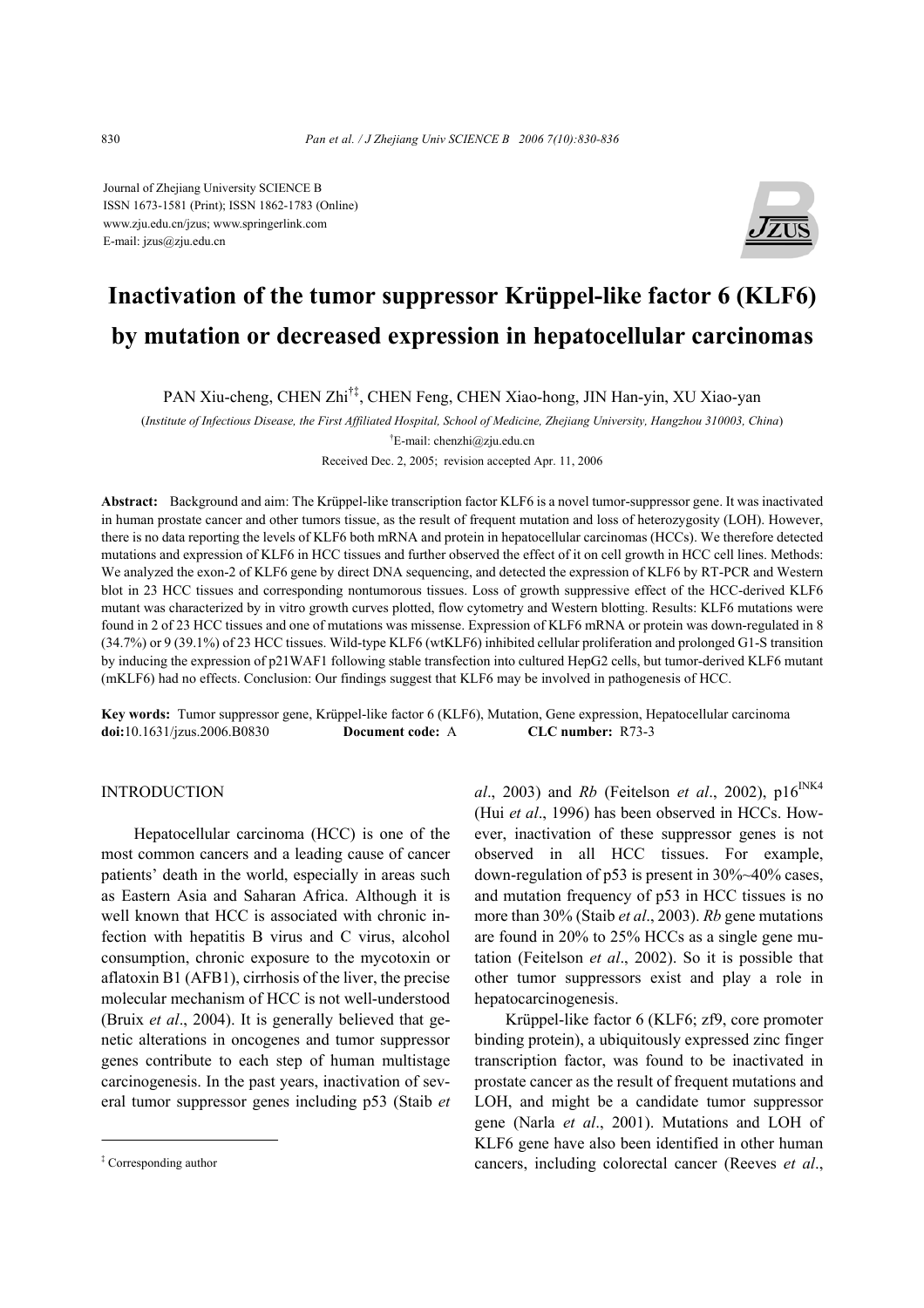2004), malignant glioma (Jeng and Hsu, 2003), nasopharyngeal carcinoma (Chen *et al*., 2002) and primary hepatocellular carcinoma (Kremer-Tal *et al*., 2004a; Wang *et al*., 2004). It was recently reported that KLF6 is frequently down-regulated and induced apoptosis in not small cell lung cancer cells (Ito *et al*., 2004). Furthermore, KLF6 inhibited cell proliferation partly through transactivating p21WAF1, which encodes a cyclin-dependent kinase inhibitor of the cell cycle in a p53-independent pathway (Narla *et al*., 2001). So KLF6 may play a role in cancer pathogenesis. However, the relation of KLF6 with HCCs is little known. So in this study we detected the frequency of KLF6 mutation and the expression of KLF6 in 23 HCC tissues, and further observed its effects on cell growth in HCC cell lines.

#### MATERIALS AND METHODS

#### **Tumor sample and cell lines**

Twenty-three HCC tissues and their corresponding noncancerous tissues originated from patients hospitalizing at the First Affiliated Hospital, Zhejiang University. Completely informed consent was obtained from all the patients before tissue collection. There were 19 men and 4 women in this series, with a mean age of 58.3 years (range, 27~77). All the tumor tissue samples and non-tumor tissue samples were identified by pathological examination and frozen immediately after surgical resection, then stored at −80 °C until use. Hepatoblastoma cell line HepG2 (ATCC HB 8065) was obtained from the American Type Culture Collection.

#### **DNA preparation**

Genomic DNA from liver tissues was extracted using a "GENOME DNA isolation kit" (NNIQ-10 Sangon, China), according to the manufacturer's instructions.

#### **Sequencing analysis of the KLF6 gene**

The whole coding region of KLF6 gene exon-2 was amplified by PCR with primers ex2-S (5′-caatcacgtgccttctctgg-3′) and primers ex2-AS (5′-gagaaagtgaggatttgtctg-3′). The PCR condition was 94 °C (30 s), 56 °C (40 s) and 72 °C (30 s) for 35 cycles, and a final extension of 72 °C (5 min) after the initial denaturation step (94 °C for 5 min). PCR products were directly sequenced after purification using QIAquick PCR purification Kit (Qiagen, Germany). Direct DNA sequencing was performed on an ABI Prism 3730 Automated Sequencer. All mutations were identified by sequencing in both directions and further confirmed by repeat experiments using Pyr-Best DNA polymerase (Takara, Japan).

#### **RNA preparation and RT-PCR**

Total RNA was isolated from 23 paired HCCs and corresponding non-tumor liver tissue using trizol (Invitrogen, USA) according to the manufacture's protocol. After reverse transcription, the cDNA was used as a template for PCR amplification. The primer sequences were as follows: sense (S)  $(5'$ cgagccctgctatgtttc 3′) and antisense (AS) (5′ catcgccatttcccttgt 3′). The product size was 437 bp. Human β-actin was amplified as an internal control using the forward primer  $(5'$  cgctgcgtggtcgtcgaca  $3'$ ) and the reverse primer (5' gtcacgcacgatttcccgct 3') under the same conditions. Each PCR product was loaded directly onto 1.5% agarose gels, stained with ethidium and visualized under UV illumination.

#### **Western blot analyses**

Tissues or cells were treated with lysis buffer containing 50 mmol/L HEPES (pH 7.0), 250 mmol/L NaCl, 0.1% Nonidet P-40, 5 mmol/L ethylenediaminetetraacetate (EDTA), 1 mmol/L phenylmethylsulfonyl fuoride (PMSF), 1 mmol/L dithiothreitol (DTT), and protease inhibitor cock tail (EMD Biosciences, Inc., USA), and protein extraction was performed. Total protein (30 µg) was separated on 12% SDSpolyacrylamide gel electrophoresis gel, and transferred to PVDF membrane. The membranes were blotted with 5% milk, washed and then probed with rat polyclonal antibodies against KLF6 (Santa Cruz, CA, at 1:250 dilution), or p21WAF1 (Santa Cruz, CA, at 1:250 dilution) and β-actin (Cell Signaling, USA, at 1:1000 dilution). After washing, the membrane was then incubated with the appropriate secondary antibody and detected by the enhanced chemiluminescence ECL kit procedure (Santa Cruz Biotechnology, Santa Cruz, CA), and band intensity was measured by densitometry using a Kodak digital science image station 440CF. The immunoblots were quantitated by densitometry and protein levels were normalized with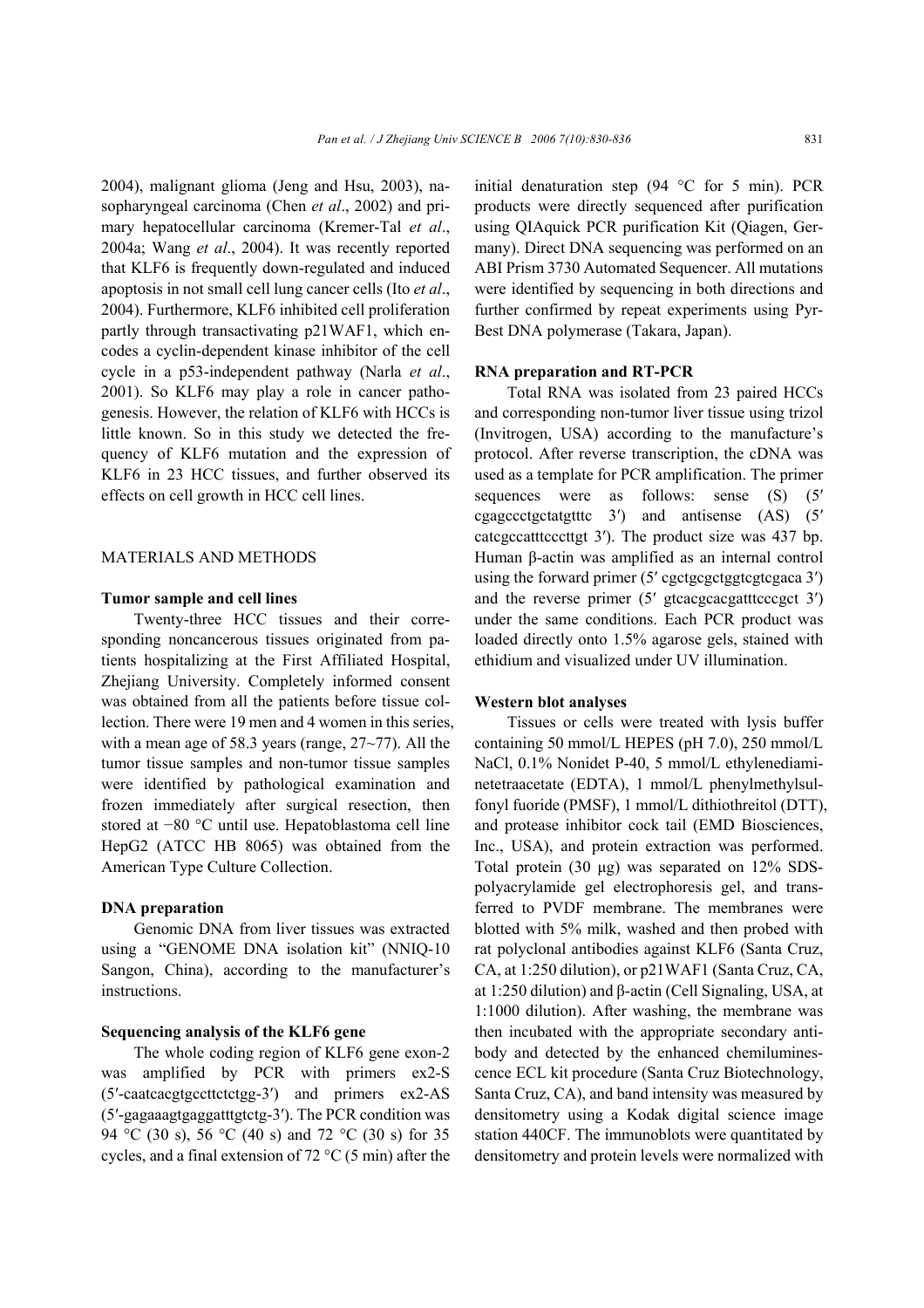respect to β-actin level.

## **Plasmid constructions**

The open reading frame of KLF6 gene was generated by RT-PCR using cDNA synthesized from normal liver tissues and the forward primer was 5′ agc*gaattc*gacatggacgtgctccccatg 3′ (italicized nucleotides indicate *Eco*RI site) and the reverse primer was 5′ agc*ggatcc*gaggtgcctcttcatgtg 3′ (italicized nucleotides indicate artifical *Bam*HI site). After being double-digested with *Eco*RI and *Bam*HI, the PCR product was cloned into the *Eco*RI/*Bam*HI restriction sites of pcDNA3.1(-)A (Invitrogen, USA). The entire insert was confirmed by sequencing in both directions, and the construction was named pcDNA3.1(-)A/ wtKLF6. The mutation confirmed in the coding region of KLF6 gene exon-2 in this study was introduced into the pcDNA3.1(-)A/wtKLF6 by PCR directed mutagenesis. We named the construction pcDNA3.1(-)A/mKLF6. The construction was sequenced to confirm mutation of the appropriate nucleotide.

## **Cell culture, transfection, and establishment of KLF6-transfected HepG2 cells**

HepG2 cells were maintained in Dulbecco's MEM (DMEM) with 10% fetal bovine serum at 37  $^{\circ}$ C in a humid atmosphere of  $5\%$  CO<sub>2</sub>. Cells in 6-well plates were transfected with plasmid pcDNA3.1(-)A/ wtKLF6, plasmid pcDNA3.1(-)A/mKLF6 or empty plasmid pcDNA3.1(-)A using Lipofectamine 2000 reagent (Invitrogen, USA) respectively, according to the manufacturer's instructions. At 48 h after transfection, the cells were cultured in DMEM medium containing 1000 µg/ml G418 (Gibco-BRL). After 3 weeks in selective medium, individual G418-resistant colonies were isolated and amplified.

#### **Growth curves**

The parent cells not transfected with vector, mock clones transfected with plasmid pcDNA3.1(-)A alone, wtKLF6-overexpressing clones and mKLF6 overexpressing clones were planted on 24-well plates at a density of  $1 \times 10^4$  well<sup>-1</sup>. At 1, 2, 3, 4 and 5 d after planting, cells were removed from the culture wells by short exposure to trypsin and EDTA. The total cells in each well were counted by trypan blue staining under microscope and growth curves were plotted.

#### **Cell cycle analysis**

Exponentially growing control cells, wtKLF6 overexpressing clones and mKLF6-overexpressing clones were trypsinized and collected, respectively. Cell pellets were fixed in 70% ethanol and stored at −20 °C overnight. Then, fixed cells were washed with PBS and resuspended in 50 mg/ml propidium iodide containing 125 U/ml RNase A. After 30 min incubation, DNA contents were analyzed by flow cytometry using the Cell-FIT software (Becton-Dickinson Cell-cycle analysis). The cells percentage in different phases of cell cycle was determined with the ModFit 2.0 computer program (Verity Software).

#### **Statistical analysis**

To determine statistical significance, data were analyzed by Student's *t* test or  $\chi^2$  test (SPSS 10.0 for Windows, 1999, SPSS Inc., USA). *P*<0.05 was considered statistically significant.

### RESULTS

#### **Mutation analysis of the KLF6 gene**

To detect mutations of the KLF6 gene in HCC, direct sequencing of exon-2 in KLF6 gene in 23 cases of HCC tissues and corresponding nontumor tissues was performed, because the majority of KLF6 mutations previously found in tumors, including HCC, were localized to this exon. We found that 2 of 23 (8.7%) HCCs harbored KLF6 mutations, whereas none of the nontumorous tissue had the KLF6 mutation. One (case 12) of the two mutations was a missense variant caused by single-nucleotide substitutions (TGG-GGG), which result in single amino acid substitution of tryptophan (W) by glycine (G) at codon 162 (W162G). The other one (case 9) was silent mutation (Fig.1).

#### **Expression of the KLF6 mRNA**

The expression of KLF6 mRNA in HCC was examined by RT-PCR. The amplified fragment of 437 bp DNA was detected in all of the 23 primary HCC tissues and corresponding non-cancerous tissues. The PCR product was identified to be the corresponding fragment of KLF6 cDNA by direct sequencing. The level of each KLF6 mRNA was measured with the Digital Imaging System from Alpla Innotech Corpo-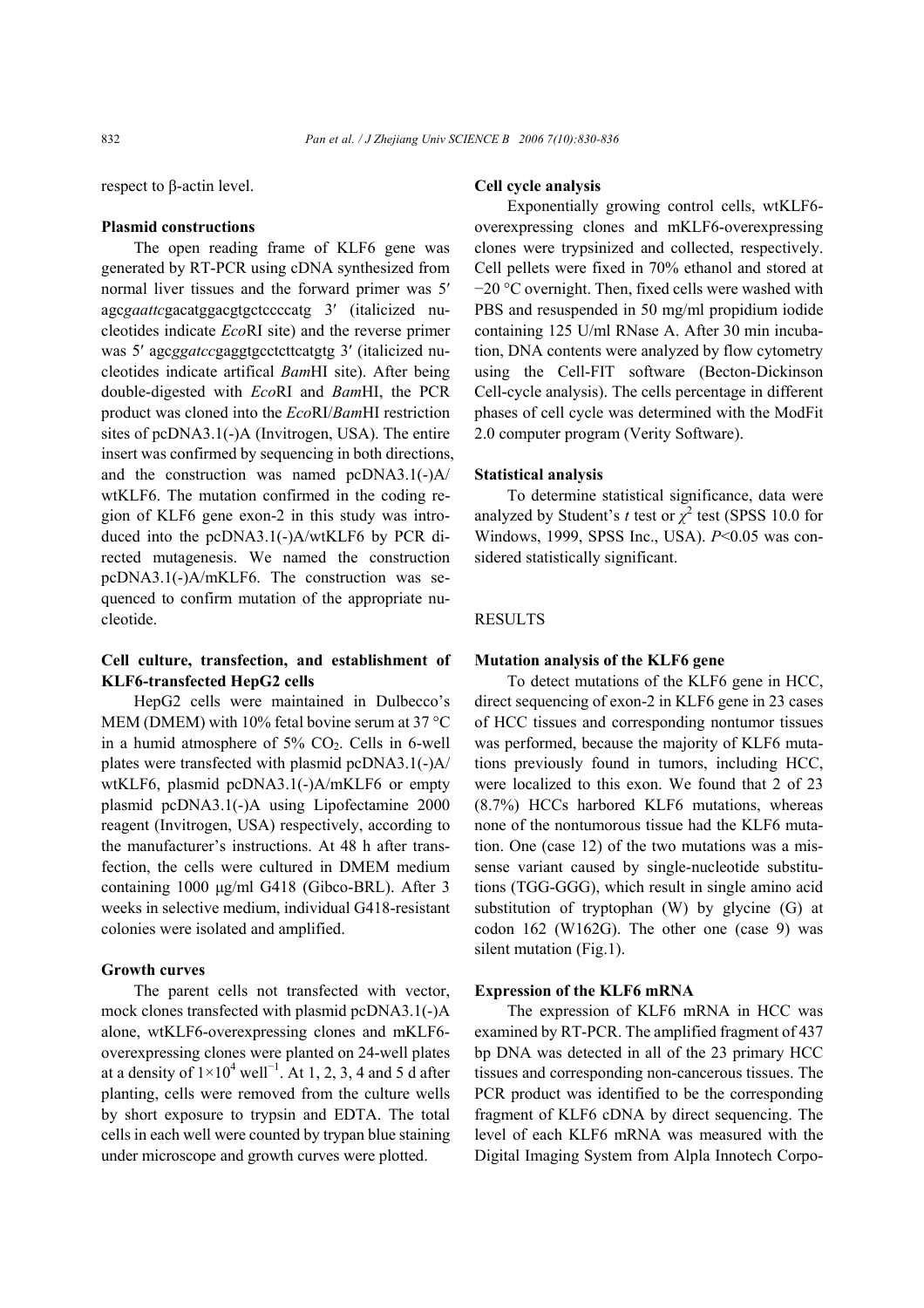

**Fig.1 Sequence analysis reveals KLF6 mutations in HCCs. The case number, nucleotide substitution and sequence chromatogram are shown for paired and tumor DNA for each mutation described. The mutated alleles are underlined** 

ration (UK) and normalized by β-actin cDNA level. In 8 of 23 (34.7%) cases, the KLF6 cDNA level of HCC was lower than their normal counterpart, and in 7 of the 8 cases, the T/N ratios (the relative ratio of normalized KLF6 cDNA of a tumor to that of the corresponding nontumorous tissue from the same patient) were less than 0.5 (Fig.2).



**Fig.2 The representative results of RT-PCR analysis of KLF6 cDNA in human HCC tissues (T) and corresponding nontumorous tissues (N). RT-PCR-amplified 437 bp fragments was found in any speciman, including tumor and nontumorous tissues. The amplification of β-actin (607 bp) was shown as a positive control for cDNA synthesis**

#### **Expression of the KLF6 protein**

To determine KLF6 protein expression in HCC, we examined the KLF6 protein in 23 HCC tissues and corresponding noncancerous tissues using Western blot assay. Two bands within a size range of 35~43 kD were detected, which is likely due to various phosphorylation states of KLF6 as described by others (Slavin *et al*., 2004). We found that KLF6 protein levels in HCCs varied dramatically compared to corresponding noncancerous tissues (Fig.3), but with the exception of sample 8, KLF6 mRNA levels correlated with KLF6 protein levels. In 9 of 23 (39.1%) HCCs, KLF6 protein expression levels were lower than their normal countparts and decreased by more than 50%. Interestingly, we found a pattern of KLF6 isoform with the lower molecular weight was displayed in 5 of 23 (21.7%) HCC but not in noncancerous tissues.



**Fig.3 The representative results of Western blot analysis of KLF6 protein in human HCC tissues (T) and corresponding nontumorous tissues (N). (a) KLF6 protein was shown as two bands within a size range of 35~43 kD. Case 23 had only a band for KLF6 protein (upper panel). β-actin protein was detected as a control for sample loading (lower panel); (b) Densitometric measurements from Western blot were used to calculate KLF6 protein levels (KLF6 level/β-actin level) in tumor tissue relative to KLF6 protein levels (KLF6 level/β-actin level) in corresponding nontumorous tissue** 

#### **Overexpression of KLF6 in human hepatoma cells**

KLF6 protein was detected by Western blot assay using established stable wKLF6-overexpressing clones and mKLF6-overexpressing clones. The results showed that KLF6 protein levels increased approximately 2.2- and 2.5-fold, respectively, compared to the mock clones which had been transfected with an empty plasmid (Fig.4).

## **Effects of KLF6 on cellular growth and cell-cycle distribution**

Analysis of cell number revealed strong inhibi-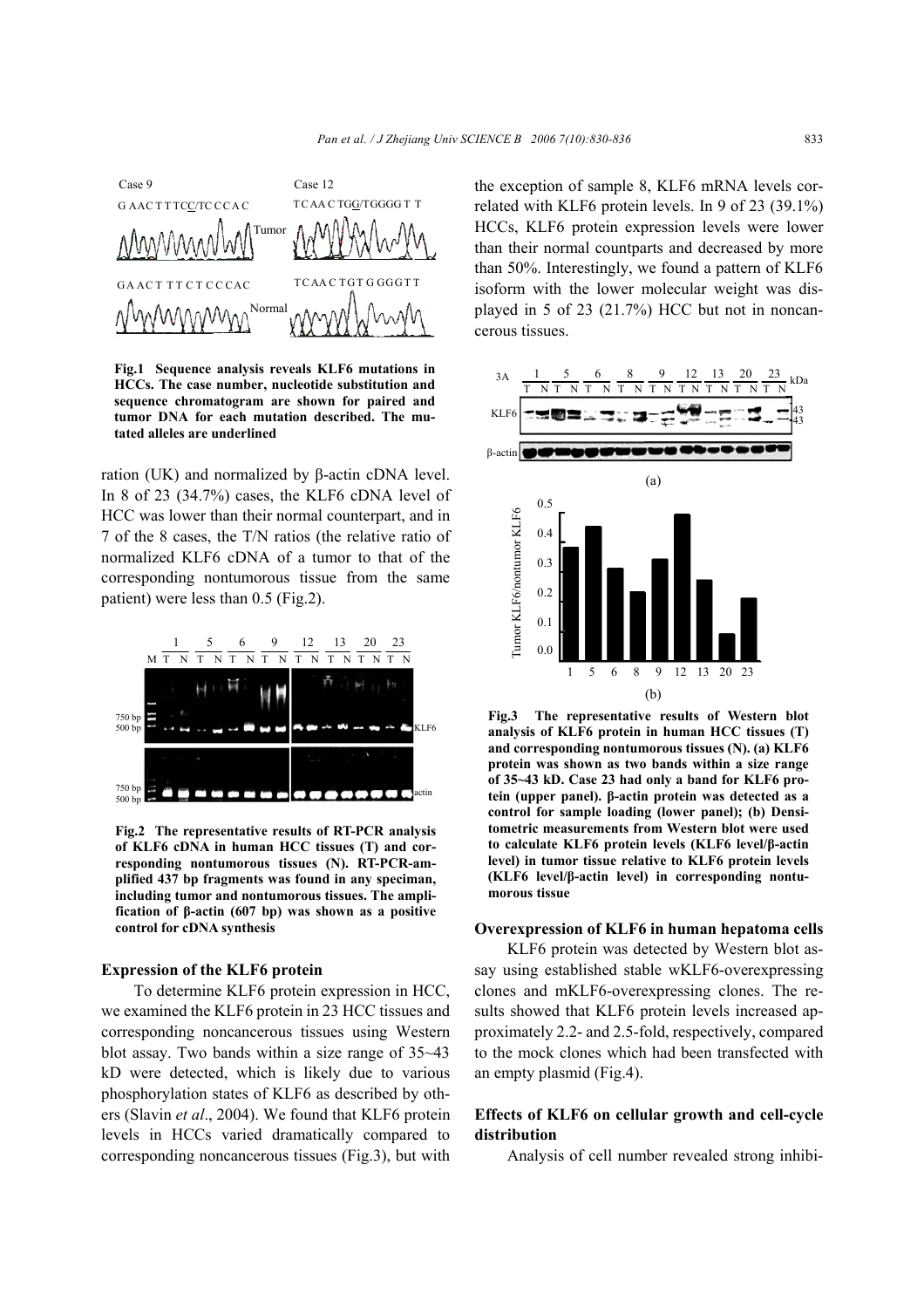

**Fig.4 Western blot analysis of KLF6 expression in KLF6-overexpressing HepG2 cells**  Lane 1: Mock; Lane 2: wtKLF6 clones; Lane 3: mKLF6 clones

tion of cell growth in wtKLF6-overexpressing clones but no remarkable inhibition of cell growth in mKLF6-overexpression clones, compared with the mock clones (Fig.5). To determine the mechanisms of the reduced rate of cellular proliferation, we then conducted cell cycle analysis of control cells and KLF6-transfectants using flow cytometry. As shown in Fig.6 and Table 1, wtKLF6 overexpression increased the percentage of the total cell population in the  $G_0$ - $G_1$  phase, decreased the percentage of cells in the S phase, but, had no consistent effect on the percentage of cells in the  $G_2$ -M phase, compared to the controls (*P*<0.01). Thus, wtKLF6-overexpressing cells were arrested at the  $G_0$ - $G_1$  phase. But percentage of  $G_0-G_1$  phase cells or S phase cells in mKLF6overexpressing HepG2 cell lines did not significantly differ from the control (*P*>0.05).

**Table 1 Phase of the cell cycle analyzed by flow cytometry in KLF6-overexpressing HepG2 cells** 

| Groups        | $G_0$ - $G_1$ (%)            | S(%)           | $G_2$ -M $(%)$ |
|---------------|------------------------------|----------------|----------------|
| Parent        | $55.7\pm 6.0$                | $33.6 \pm 5.6$ | $10.7 \pm 1.5$ |
| Mock clones   | $57.6 \pm 4.1$               | $30.9 \pm 3.7$ | $11.5 \pm 2.3$ |
| wtKLF6 clones | $59.6\pm4.6^*$               | $29.4 \pm 4.3$ | $11.0 \pm 1.9$ |
| mKLF6 clones  | 71 9 $\pm$ 5 2 <sup>**</sup> | 13 $8\pm 4$ 7  | $14.3 \pm 3.6$ |

Note: Values in the table show percentage of the total population at the indicated phase of the cell cycle; data represent the means±*SD* of three experiments performed in triplicate. \* *P*>0.05, *\*\*P*<0.01*.*  Parent: cells not transfected with vector; Mock clones: cells transfected with vector alone

### **KLF6 induce expression of p21WAF1**

The levels of p21WAF1 protein were detected by Western blot assay in established stable wtKLF6 overexpressing clones and mKLF6-overexpressing clones. The results showed that wtKLF6 markedly increased the levels of p21WAF1 protein compared to control cells, whereas mKLF6 (W162G) failed to do it (Fig.7).



**Fig.5 Effect of KLF6 overexpression on cell growth. The total cell number was counted under microscopy at the times indicated. Data represent means±***SD* **of three experiments performed in triplicate**  \* *P*<0.01; Parent: Cells not transfected with vector; Mock:

Cells tranfected with vector alone



**Fig.6 Cell cycle profile of HepG2 cells stably transfected with KLF6 gene. Cell cycle distribution of HepG2 cells transfected with wtKLF6 or mKLF6 gene was analyzed by flow cytometry**



#### **Fig.7 Western blot analysis of p21WAF1 in KLF6 overexpressing HepG2 cells**

Lane 1: Mock; Lane 2: wtKLF6 clones; Lane 3: mKLF6 clones. wtKLF6 transfection increased p21 expression. In contrast, mKLF6 transfection failed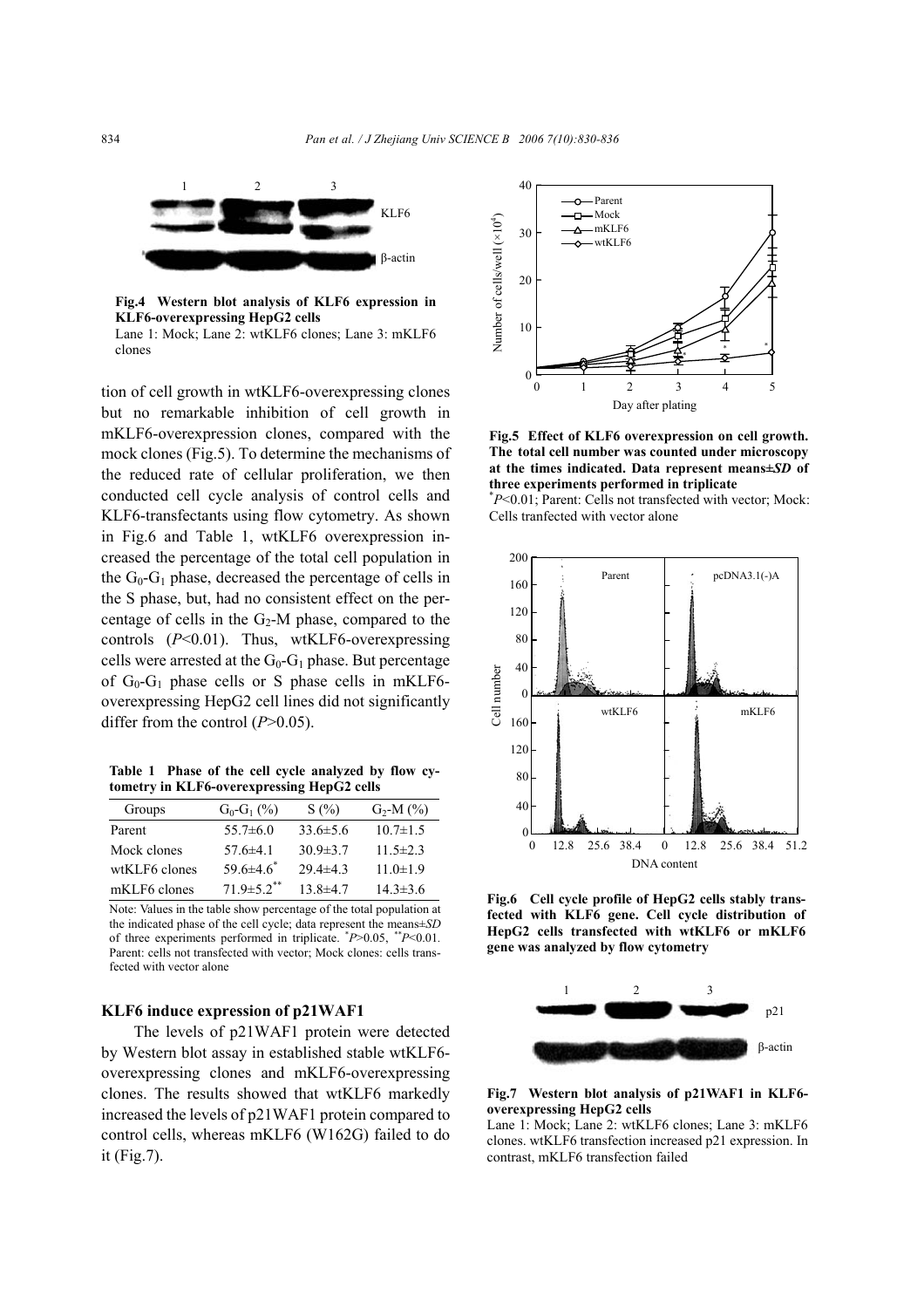#### DISCUSSION

The present study demonstrated that missense mutation of KLF6 gene and decreased KLF6 gene expression was found in HCC tissues, and wild-type KLF6 (wtKLF6) not cancer-derived KLF6 mutant (mKLF6) inhibited cellular proliferation and prolonged G1-S transition by inducing the expression of p21WAF1. These data suggest that KLF6 might be involved in pathogenesis of HCC.

Mutation of KLF6 gene was found in 2 of 23 HCC tissues with sequencing analysis. The frequence mutation of KLF6 in HCCs was consistent with a previous report by Kremer-Tal *et al*.(2004a) which demonstrated that mutations of KLF6 was detected in 6 of 41 HCCs. Another report also showed mutations of KLF6 in 6 of 27 HCCs (Wang *et al*., 2004). In prostate adenocarcinoma cells, wild-type KLF6 was shown to suppress tumor growth, possibly due to up-regulation of p21WAF1 in a p53-independent manner, whereas tumor-derived KLF6 mutants did not (Narla *et al*., 2001). In this study, we first identified W162G mutant of KLF6 in HCC tissues and found that it also inactivated the KLF6 function, hence, showing that mutations of KLF6 may induce uncontrolled cell proliferation and cancer formation. On the other hand, a recent study failed to find mutations of KLF6 in 71 HCCs (Boyault *et al*., 2005). So the highly variable frequency of KLF6 mutations may be caused by differences in methodology and sample sets. For example, some reports showed that KLF6 mutations are absent in prostate cancers (Mühlbauer *et al*., 2003) and human astrocytic gliomas (Koivisto *et al*., 2004; Köhler *et al*., 2004; Montanini *et al*., 2004), while other authors reported high frequencies of KLF6 mutations in prostate cancer (55%) (Narla *et al*., 2001) and astrocytic gliomas (9%) (Jeng and Hsu, 2003). Therefore, extensive investigation in both HCC and other human cancers is needed to determine the frequency of KLF6 mutation and its role in hepatocarcinogenesis.

Downregulation or loss of KLF6 expression in other human cancers including not small cell lung cancer cells (Ito *et al*., 2004) and glioblastoma multiforme (GBM) (Kimmelman *et al*., 2004) has been reported. Our results also demonstrated decreased expression of KLF6 mRNA was found in 8 of 23 (34.7%) HCC tissues and a low level of KLF6 protein was detected in 9 of 23 (39.1%) HCC tissues compared to corresponding nontumorous tissue. These results were supported by Kremer-Tal *et al*.(2004b) that KLF6 mRNA expression was reduced in the large majority of HCC tumors, and decreased more than 50% in almost 2/3 of tumors compared to normal liver.

In our study, we found shorter KLF6 band by Western blot in 5 of 23 tumour tissues, but did not find in corresponding nontumourous tissues. The variant form of KLF6 protein could be generated from a spliced KLF6 mRNA, or be due to a post-translational event such as truncation and/or enhanced proteolytic degradation in tumor samples. Nevertheless, we recently confirmed the short version of KLF6 protein generated from a splicing of KLF6 mRNAs in these tumour tissues (data not published). We speculated that generation of some alternative splice forms of KLF6 might be involved in carcinogenesis including HCCs and other cancers. The speculation was supported by two recent reports. Narla *et al*.(2005) reported alternative splicings of KLF6 were associated with increased prostate cancer risk and confirmed that the above splice variant proteins antagonize wtKLF6 function, leading to decreased p21 expression and increased cell growth, although the functional significance of the novel splicing variant expression remains to be evaluated. Furthermore, our results showed that all of those HCCs harboring mutations or spliced form of KLF6 had concomitantly decreased KLF6 expression at RNA and protein level. This suggests that gene mutation or alteration in posttranscriptional level could contribute to downregulation of KLF6 expression aside from the transcriptional silencing by promoter hypermethylation reported by Yamashita *et al*.(2002).

Overexpression of the wtKLF6 gene, not the KLF6 mutant derived from tumor tissues, significantly inhibited cell proliferation of HepG2, and led to G1-S arrest in these cells accompanied by increased expression of p21WAF1. The data accorded with previous reports on other cancers. Recently, KLF6 has been shown to induce apoptosis in NSCLC (non-small cell lung cancer) cells (Ito *et al*., 2004), and inhibit a number of key oncogenic signaling pathways including the cyclin-dependent kinase complex CDK-cyclinD1 and c-jun (Slavin *et al*., 2004; Benzeno *et al*., 2004). Furthermore, expression of KLF6 can revert to the tumorigenic phenotype in glioblastoma cell lines in culture and in vivo (Kimmelman *et al*., 2004). All these functions and features are consistent with KLF6's role as a tumor